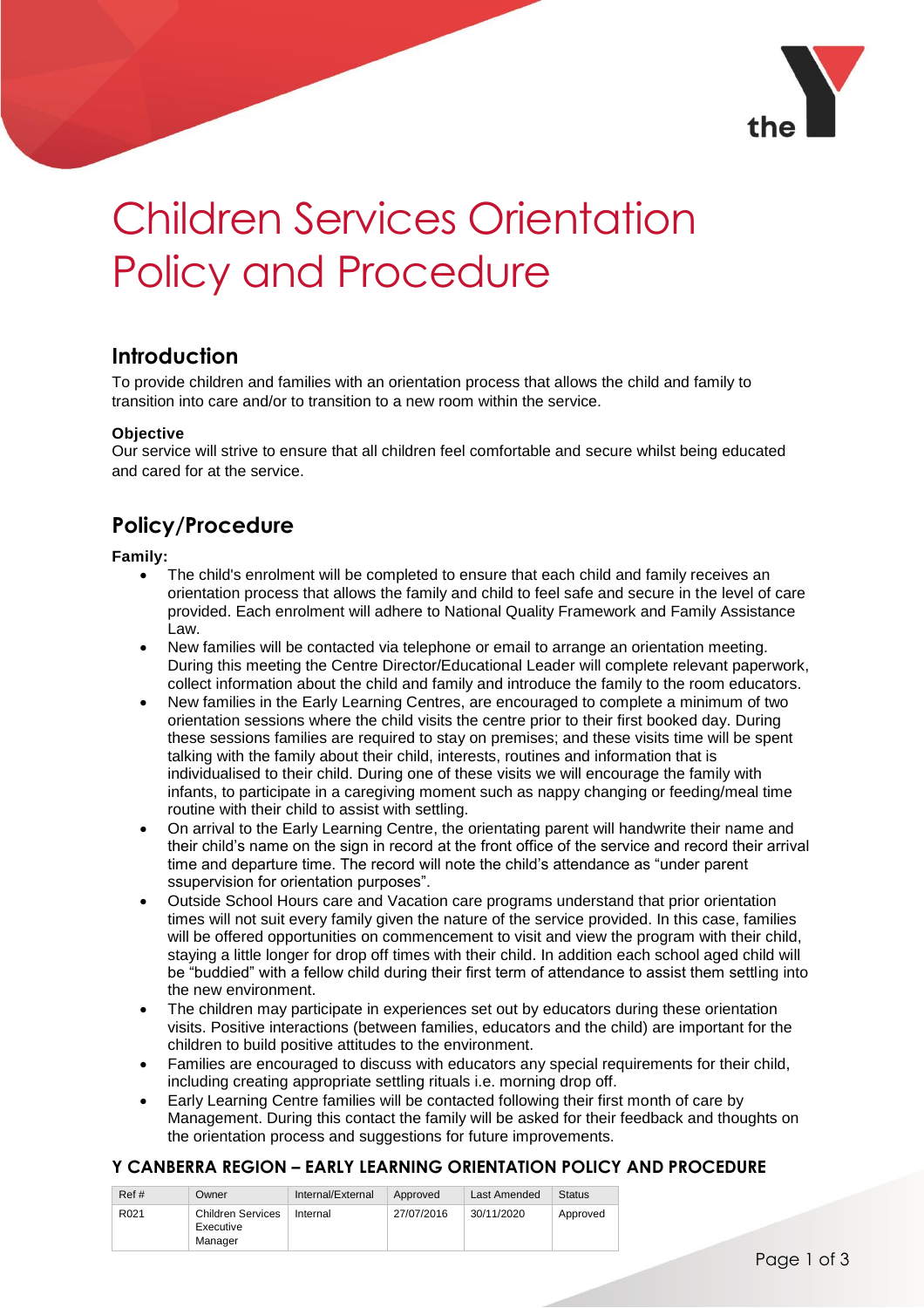

#### **Educators:**

- Early Learning Centre educators will meet with the families during the orientation session to gather further information about the child and inform the family about the daily timetable of the room.
- Educators will work with families to create suitable strategies to help settle children into care.

#### **Transitions from one room to another**

#### **In all Early Learning centres:**

- Families will be notified as soon as practicable that their child will be transitioning to a new space within the centre. Children are moved to new spaces depending on their age, readiness and availability.
- Families will be introduced to the new educators and offered a meeting to discuss any specific needs for their child.
- Children will be offered individualised transition sessions prior to moving permanently. Familiar educators will be available to support these transitions if needed.
- Children's information, including any medical requirements and portfolio will be transferred through to the new educators.
- Families are encouraged to be a part of the transition process by talking to their child about the change and being an active part of the transition.

## **Definitions**

## **Scope**

This policy applies to Early Learning Centres and Outside School Hours Care and Vacation Care programs within Children's Services.

## **Roles and Responsibilities**

| Department/Area  | <b>Role/Responsibility</b>                                                                                                                                                                                                                                                                                                                                                                                                                                                                             |
|------------------|--------------------------------------------------------------------------------------------------------------------------------------------------------------------------------------------------------------------------------------------------------------------------------------------------------------------------------------------------------------------------------------------------------------------------------------------------------------------------------------------------------|
| Management       | Inform new families of the Orientation process.<br>Complete the Family Orientation checklist for every new child and<br>$\bullet$<br>family in Early Learning Centres.<br>Inform educators of new children and families commencing in a<br>timely manner.<br>Communicate with families after one month of start date to reflect<br>on their first month in care in Early Learning Centres.                                                                                                             |
| <b>Educators</b> | Communicate with families in the orientation process about centre<br>Philosophy, routines and practices.<br>Communicate to families when child is beginning the transition to<br>$\bullet$<br>new room within the centre (ELC only).<br>Complete required sections within the Family Orientation checklist<br>for every child during the Orientation process (ELC only).<br>Support each new child and family to settle within the service and<br>spend time assisting with any questions or concerns. |
| <b>Families</b>  | Complete minimum of two orientation sessions with the ELC.<br>Service prior to the commencement date.                                                                                                                                                                                                                                                                                                                                                                                                  |

### **Y CANBERRA REGION – EARLY LEARNING ORIENTATION POLICY AND PROCEDURE**

| Ref#             | Owner                                            | Internal/External | Approved   | Last Amended | <b>Status</b> |
|------------------|--------------------------------------------------|-------------------|------------|--------------|---------------|
| R <sub>021</sub> | <b>Children Services</b><br>Executive<br>Manager | Internal          | 27/07/2016 | 30/11/2020   | Approved      |